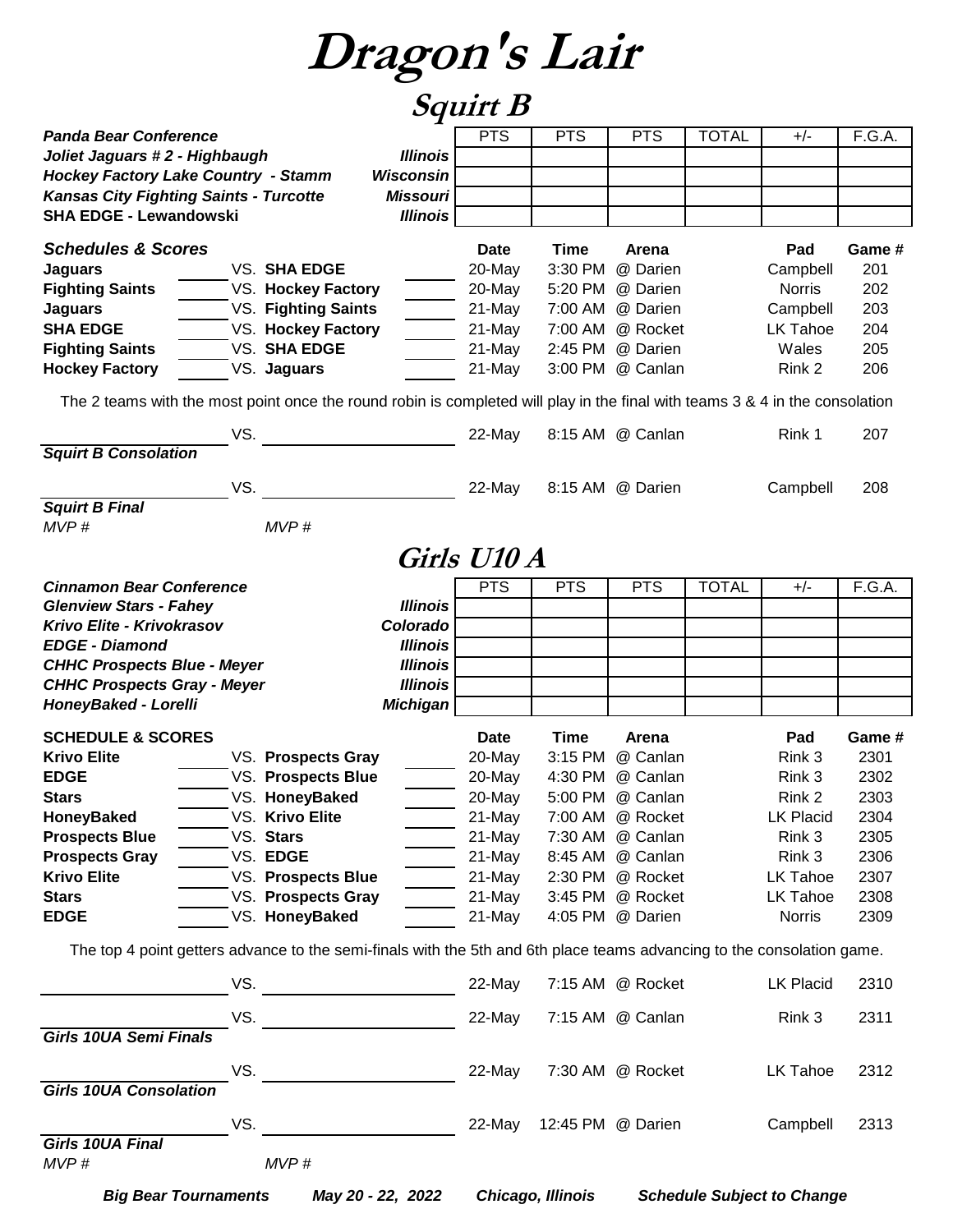|                                                                                                                              |                                                                                                                        | <i>Squirt A</i> |            |                  |              |                  |        |
|------------------------------------------------------------------------------------------------------------------------------|------------------------------------------------------------------------------------------------------------------------|-----------------|------------|------------------|--------------|------------------|--------|
| <b>Polar Bear Conference</b>                                                                                                 |                                                                                                                        | <b>PTS</b>      | <b>PTS</b> | <b>PTS</b>       | <b>TOTAL</b> | $+/-$            | F.G.A. |
| <b>Bloomington Thunder - Fuchs</b>                                                                                           | <b>Illinois</b>                                                                                                        |                 |            |                  |              |                  |        |
| <b>Krivo Elite - Westcott</b>                                                                                                | <b>Illinois</b>                                                                                                        |                 |            |                  |              |                  |        |
| <b>Pekin Dragons - Sackett</b>                                                                                               | <b>Illinois</b>                                                                                                        |                 |            |                  |              |                  |        |
| <b>Chicago Flames - Fina</b>                                                                                                 | <b>Illinois</b>                                                                                                        |                 |            |                  |              |                  |        |
| <b>Schedules &amp; Scores</b>                                                                                                |                                                                                                                        | <b>Date</b>     | Time       | Arena            |              | Pad              | Game # |
| Thunder                                                                                                                      | VS. Flames                                                                                                             | 20-May          | 4:30 PM    | @ Rocket         |              | <b>LK Placid</b> | 2101   |
| <b>Dragons</b>                                                                                                               | VS. Krivo                                                                                                              | 20-May          | 5:45 PM    | @ Rocket         |              | <b>LK Placid</b> | 2102   |
| <b>Flames</b>                                                                                                                | VS. Dragons                                                                                                            | 21-May          | 7:15 AM    | @ Darien         |              | Wales            | 2103   |
| <b>Thunder</b>                                                                                                               | VS. Krivo                                                                                                              | 21-May          | 8:30 AM    | @ Darien         |              | Wales            | 2104   |
| <b>Dragons</b>                                                                                                               | VS. Thunder                                                                                                            | 21-May          | 3:15 PM    | @ Rocket         |              | <b>LK Placid</b> | 2105   |
| <b>Krivo</b>                                                                                                                 | VS. Flames                                                                                                             | 21-May          |            | 3:20 PM @ Canlan |              | Rink 1           | 2106   |
| The 2 teams with the most point once the round robin is completed will play in the final with teams 3 & 4 in the consolation |                                                                                                                        |                 |            |                  |              |                  |        |
| VS.                                                                                                                          |                                                                                                                        | 22-May          |            | 7:30 AM @ Darien |              | Wales            | 2107   |
| <b>Squirt A Consolation</b>                                                                                                  |                                                                                                                        |                 |            |                  |              |                  |        |
| VS.                                                                                                                          |                                                                                                                        | 22-May          |            | 8:30 AM @ Darien |              | <b>Norris</b>    | 2108   |
| <b>Squirt A Final</b><br>MVP#                                                                                                | MVP#                                                                                                                   |                 |            |                  |              |                  |        |
|                                                                                                                              |                                                                                                                        |                 |            |                  |              |                  |        |
|                                                                                                                              |                                                                                                                        | Girls U12 AA    |            |                  |              |                  |        |
| <b>Gobi Bear Conference</b>                                                                                                  |                                                                                                                        | <b>PTS</b>      | <b>PTS</b> | <b>PTS</b>       | <b>TOTAL</b> | $+/-$            | F.G.A. |
| Krivo Elite - Krivokrasov                                                                                                    | Colorado                                                                                                               |                 |            |                  |              |                  |        |
| <b>CHHC Prospects - Hunter</b>                                                                                               | <b>Illinois</b>                                                                                                        |                 |            |                  |              |                  |        |
| <b>St Jude Knights - Schreiber</b><br><b>Glenview Stars - Geiger</b>                                                         | <b>Illinois</b><br><b>Illinois</b>                                                                                     |                 |            |                  |              |                  |        |
| <b>Warhawks Selects - Kooistra</b>                                                                                           | <b>Illinois</b>                                                                                                        |                 |            |                  |              |                  |        |
| <b>EDGE - Yates</b>                                                                                                          | <b>Illinois</b>                                                                                                        |                 |            |                  |              |                  |        |
| <b>SCHEDULE &amp; SCORES</b>                                                                                                 |                                                                                                                        | <b>Date</b>     | Time       | Arena            |              | Pad              | Game # |
| <b>Krivo</b>                                                                                                                 | VS. EDGE                                                                                                               | 20-May          | 4:45 PM    | @ Canlan         |              | Rink 1           | 3301   |
| <b>Knights</b>                                                                                                               | VS. Stars                                                                                                              | 20-May          | 4:45 PM    | @ Darien         |              | Campbell         | 3302   |
| <b>Prospects</b>                                                                                                             | VS. Selects                                                                                                            | 20-May          |            | 6:00 PM @ Darien |              | Campbell         | 3303   |
| <b>Selects</b>                                                                                                               | VS. Knights                                                                                                            | 21-May          |            | 8:15 AM @ Rocket |              | LK Tahoe         | 3304   |
| <b>Stars</b>                                                                                                                 | VS. Krivo                                                                                                              | 21-May          |            | 8:15 AM @ Rocket |              | <b>LK Placid</b> | 3305   |
| <b>EDGE</b>                                                                                                                  | VS. Prospects                                                                                                          | 21-May          |            | 9:45 AM @ Darien |              | Wales            | 3306   |
| <b>Krivo</b>                                                                                                                 | VS. Selects                                                                                                            | 21-May          |            | 4:00 PM @ Darien |              | Wales            | 3307   |
| <b>Prospects</b>                                                                                                             | VS. Stars                                                                                                              | 21-May          |            | 4:15 PM @ Canlan |              | Rink 2           | 3308   |
| <b>Knights</b>                                                                                                               | VS. EDGE                                                                                                               | 21-May          |            | 4:30 PM @ Rocket |              | <b>LK Placid</b> | 3309   |
|                                                                                                                              | The top 4 point getters advance to the semi-finals with the 5th and 6th place teams advancing to the consolation game. |                 |            |                  |              |                  |        |
|                                                                                                                              | VS. __________________________                                                                                         | 22-May          |            | 8:30 AM @ Rocket |              | <b>LK Placid</b> | 3310   |
| VS.                                                                                                                          |                                                                                                                        | 22-May          |            | 8:30 AM @ Canlan |              | Rink 3           | 3311   |
| <b>Girls 12UAA Semi Finals</b>                                                                                               |                                                                                                                        |                 |            |                  |              |                  |        |
| VS.<br><b>Girls 12UAA Consolation</b>                                                                                        |                                                                                                                        | 22-May          |            | 8:45 AM @ Rocket |              | LK Tahoe         | 3312   |
|                                                                                                                              | VS.<br><u> Alban Maria (</u>                                                                                           | 22-May          |            | 2:15 PM @ Darien |              | Campbell         | 3313   |
| <b>Girls 12UAA Final</b>                                                                                                     |                                                                                                                        |                 |            |                  |              |                  |        |
| MVP#                                                                                                                         | MVP#                                                                                                                   |                 |            |                  |              |                  |        |

*Big Bear Tournaments May 20 - 22, 2022 Chicago, Illinois Schedule Subject to Change*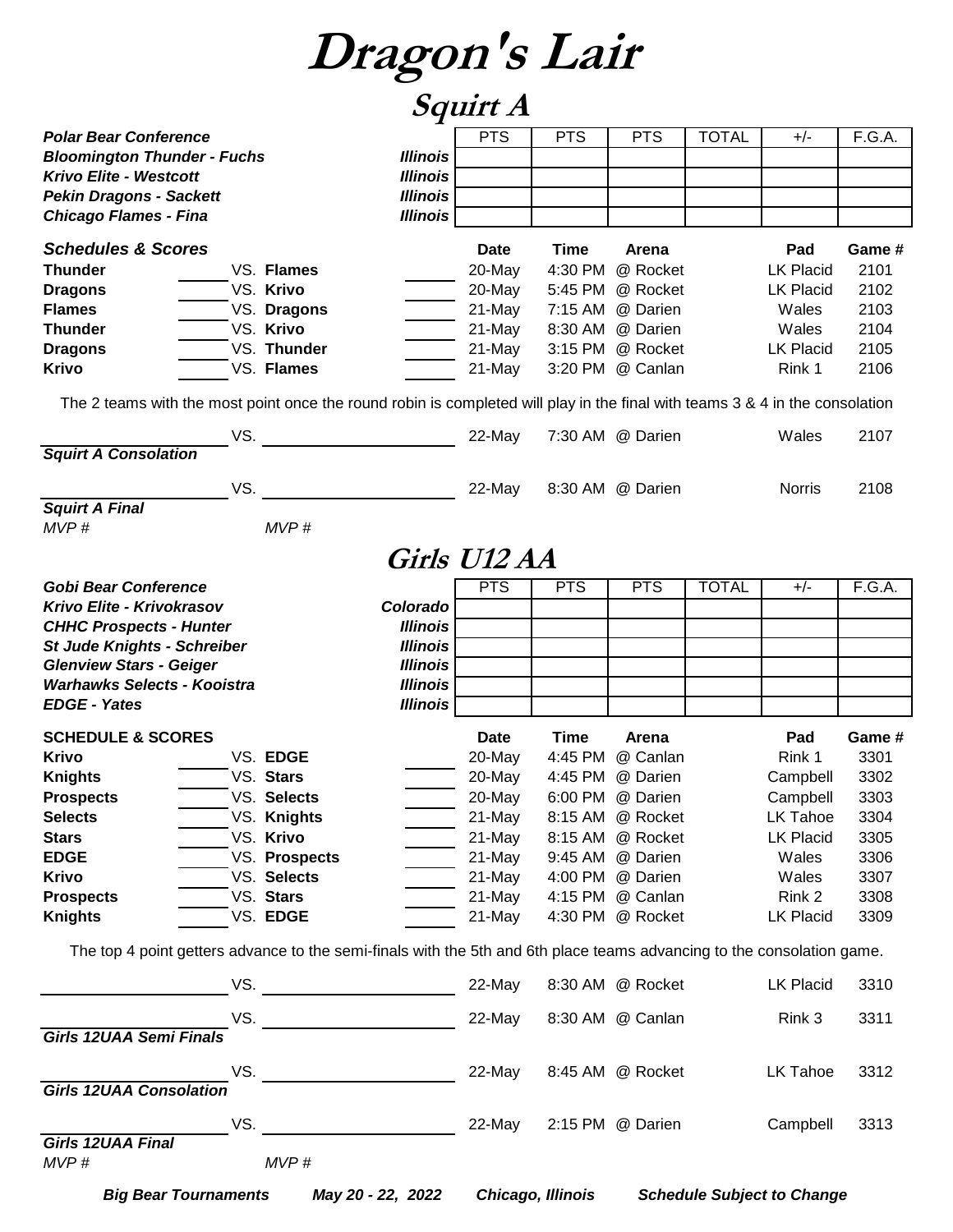#### **Peewee B**

| <b>Bloomington Thunder - Cremer</b><br><b>Illinois</b><br><b>Franklin Park Panthers - Calahan</b><br><b>Illinois</b><br>Joliet Jaguars #2 - Ryan<br><b>Illinois</b><br><b>Hockey Factory Lake Country - Blick</b><br><b>Wisconsin</b><br><b>Kansas City Fighting Saints - Turcotte</b><br><b>Missouri</b><br><b>Hockey Factory Alliance - Wilson</b><br><b>Wisconsin</b><br><b>SCHEDULE &amp; SCORES</b><br><b>Date</b><br><b>Time</b><br>Pad<br>Game #<br>Arena<br>4:45 PM<br>@ Rocket<br>301<br><b>Hockey Factory B</b><br>VS. Panthers<br>20-May<br><b>LK Tahoe</b><br><b>Hockey Factory W</b><br>302<br>VS. Thunder<br>20-May<br>6:15 PM<br>@ Canlan<br>Rink 2<br><b>Fighting Saints</b><br>303<br>VS. Jaguars<br>20-May<br>6:35 PM<br>@ Darien<br><b>Norris</b><br><b>Hockey Factory B</b><br>VS. Thunder<br>304<br>21-May<br>7:15 AM<br>@ Canlan<br>Rink 2<br><b>Hockey Factory W</b><br>Rink 2<br>305<br>VS. Jaguars<br>21-May<br>8:30 AM<br>@ Canlan<br><b>Fighting Saints</b><br>VS. Panthers<br>306<br>21-May<br>9:30 AM<br>@ Darien<br>Campbell<br><b>Thunder</b><br>VS. Fighting Saints<br>3:45 PM<br>307<br>21-May<br>@ Darien<br>Campbell<br>VS. Hockey Factory W<br><b>Panthers</b><br>Rink 1<br>308<br>21-May<br>4:35 PM<br>@ Canlan<br>VS. Hockey Factory B<br>5:00 PM<br>309<br>21-May<br>@ Darien<br>Campbell<br><b>Jaguars</b><br>The top 4 point getters advance to the semi-finals with the 5th and 6th place teams advancing to the consolation game.<br>VS.<br>7:00 AM @ Canlan<br>22-May<br>Rink 1<br>310<br>VS.<br>22-May<br>7:00 AM @ Darien<br>Campbell<br>311<br><b>Peewee B Semi Finals</b><br>VS.<br>8:30 AM @ Canlan<br>312<br><b>Rink 2</b><br>22-May<br><b>Peewee B Consolation</b><br>VS.<br>313<br>22-May<br>2:30 PM @ Darien<br><b>Norris</b><br><b>Peewee B Final</b><br>MVP#<br>MVP#<br><i>Peewee A2</i><br>F.G.A.<br><b>Grolar Bear Conference</b><br><b>PTS</b><br><b>PTS</b><br><b>PTS</b><br><b>TOTAL</b><br>$+/-$<br><b>Bloomington Thunder - Charney</b><br><b>Illinois</b><br><b>Chicago Blues - Maciuk</b><br><b>Illinois</b><br>Krivo Elite - Colleran<br>Colorado<br>St. Peters Hockey Club - Potocki<br><b>Missouri</b><br><b>Schedules &amp; Scores</b><br><b>Time</b><br>Pad<br>Game #<br><b>Date</b><br>Arena<br><b>Thunder</b><br>VS. Blues<br>20-May<br>5:00 PM<br>@ Darien<br>3201<br>Wales<br><b>SPHC</b><br>VS. Krivo<br>20-May<br>6:00 PM @ Canlan<br>3202<br>Rink 1<br>VS. SPHC<br>21-May<br>9:45 AM<br>@ Canlan<br>Rink 2<br>3203<br><b>Blues</b><br>VS. Krivo<br>3204<br><b>Thunder</b><br>21-May<br>10:45 AM<br>@ Darien<br>Campbell<br><b>SPHC</b><br>VS. Thunder<br>5:15 PM @ Darien<br>3205<br>21-May<br>Wales<br>VS. Blues<br><b>Krivo</b><br>21-May<br>5:20 PM @ Darien<br>3206<br><b>Norris</b><br>The 2 teams with the most point once the round robin is completed will play in the final with teams 3 & 4 in the consolation<br>3207<br>VS.<br>22-May<br>8:45 AM @ Darien<br>Wales<br><b>Peewee A2 Consolation</b><br>VS.<br>22-May<br>3208<br>9:45 AM @ Darien<br>Campbell<br><b>Peewee A2 Final</b><br>MVP#<br>MVP#<br><b>Big Bear Tournaments</b><br>May 20 - 22, 2022<br>Chicago, Illinois<br><b>Schedule Subject to Change</b> | <b>Pizzly Bear Conference</b> |  | <b>PTS</b> | <b>PTS</b> | <b>PTS</b> | <b>TOTAL</b> | $+/-$ | F.G.A. |
|-------------------------------------------------------------------------------------------------------------------------------------------------------------------------------------------------------------------------------------------------------------------------------------------------------------------------------------------------------------------------------------------------------------------------------------------------------------------------------------------------------------------------------------------------------------------------------------------------------------------------------------------------------------------------------------------------------------------------------------------------------------------------------------------------------------------------------------------------------------------------------------------------------------------------------------------------------------------------------------------------------------------------------------------------------------------------------------------------------------------------------------------------------------------------------------------------------------------------------------------------------------------------------------------------------------------------------------------------------------------------------------------------------------------------------------------------------------------------------------------------------------------------------------------------------------------------------------------------------------------------------------------------------------------------------------------------------------------------------------------------------------------------------------------------------------------------------------------------------------------------------------------------------------------------------------------------------------------------------------------------------------------------------------------------------------------------------------------------------------------------------------------------------------------------------------------------------------------------------------------------------------------------------------------------------------------------------------------------------------------------------------------------------------------------------------------------------------------------------------------------------------------------------------------------------------------------------------------------------------------------------------------------------------------------------------------------------------------------------------------------------------------------------------------------------------------------------------------------------------------------------------------------------------------------------------------------------------------------------------------------------------------------------------------------------------------------------------------------------------------------------------------------------------------------------------------------------------|-------------------------------|--|------------|------------|------------|--------------|-------|--------|
|                                                                                                                                                                                                                                                                                                                                                                                                                                                                                                                                                                                                                                                                                                                                                                                                                                                                                                                                                                                                                                                                                                                                                                                                                                                                                                                                                                                                                                                                                                                                                                                                                                                                                                                                                                                                                                                                                                                                                                                                                                                                                                                                                                                                                                                                                                                                                                                                                                                                                                                                                                                                                                                                                                                                                                                                                                                                                                                                                                                                                                                                                                                                                                                                             |                               |  |            |            |            |              |       |        |
|                                                                                                                                                                                                                                                                                                                                                                                                                                                                                                                                                                                                                                                                                                                                                                                                                                                                                                                                                                                                                                                                                                                                                                                                                                                                                                                                                                                                                                                                                                                                                                                                                                                                                                                                                                                                                                                                                                                                                                                                                                                                                                                                                                                                                                                                                                                                                                                                                                                                                                                                                                                                                                                                                                                                                                                                                                                                                                                                                                                                                                                                                                                                                                                                             |                               |  |            |            |            |              |       |        |
|                                                                                                                                                                                                                                                                                                                                                                                                                                                                                                                                                                                                                                                                                                                                                                                                                                                                                                                                                                                                                                                                                                                                                                                                                                                                                                                                                                                                                                                                                                                                                                                                                                                                                                                                                                                                                                                                                                                                                                                                                                                                                                                                                                                                                                                                                                                                                                                                                                                                                                                                                                                                                                                                                                                                                                                                                                                                                                                                                                                                                                                                                                                                                                                                             |                               |  |            |            |            |              |       |        |
|                                                                                                                                                                                                                                                                                                                                                                                                                                                                                                                                                                                                                                                                                                                                                                                                                                                                                                                                                                                                                                                                                                                                                                                                                                                                                                                                                                                                                                                                                                                                                                                                                                                                                                                                                                                                                                                                                                                                                                                                                                                                                                                                                                                                                                                                                                                                                                                                                                                                                                                                                                                                                                                                                                                                                                                                                                                                                                                                                                                                                                                                                                                                                                                                             |                               |  |            |            |            |              |       |        |
|                                                                                                                                                                                                                                                                                                                                                                                                                                                                                                                                                                                                                                                                                                                                                                                                                                                                                                                                                                                                                                                                                                                                                                                                                                                                                                                                                                                                                                                                                                                                                                                                                                                                                                                                                                                                                                                                                                                                                                                                                                                                                                                                                                                                                                                                                                                                                                                                                                                                                                                                                                                                                                                                                                                                                                                                                                                                                                                                                                                                                                                                                                                                                                                                             |                               |  |            |            |            |              |       |        |
|                                                                                                                                                                                                                                                                                                                                                                                                                                                                                                                                                                                                                                                                                                                                                                                                                                                                                                                                                                                                                                                                                                                                                                                                                                                                                                                                                                                                                                                                                                                                                                                                                                                                                                                                                                                                                                                                                                                                                                                                                                                                                                                                                                                                                                                                                                                                                                                                                                                                                                                                                                                                                                                                                                                                                                                                                                                                                                                                                                                                                                                                                                                                                                                                             |                               |  |            |            |            |              |       |        |
|                                                                                                                                                                                                                                                                                                                                                                                                                                                                                                                                                                                                                                                                                                                                                                                                                                                                                                                                                                                                                                                                                                                                                                                                                                                                                                                                                                                                                                                                                                                                                                                                                                                                                                                                                                                                                                                                                                                                                                                                                                                                                                                                                                                                                                                                                                                                                                                                                                                                                                                                                                                                                                                                                                                                                                                                                                                                                                                                                                                                                                                                                                                                                                                                             |                               |  |            |            |            |              |       |        |
|                                                                                                                                                                                                                                                                                                                                                                                                                                                                                                                                                                                                                                                                                                                                                                                                                                                                                                                                                                                                                                                                                                                                                                                                                                                                                                                                                                                                                                                                                                                                                                                                                                                                                                                                                                                                                                                                                                                                                                                                                                                                                                                                                                                                                                                                                                                                                                                                                                                                                                                                                                                                                                                                                                                                                                                                                                                                                                                                                                                                                                                                                                                                                                                                             |                               |  |            |            |            |              |       |        |
|                                                                                                                                                                                                                                                                                                                                                                                                                                                                                                                                                                                                                                                                                                                                                                                                                                                                                                                                                                                                                                                                                                                                                                                                                                                                                                                                                                                                                                                                                                                                                                                                                                                                                                                                                                                                                                                                                                                                                                                                                                                                                                                                                                                                                                                                                                                                                                                                                                                                                                                                                                                                                                                                                                                                                                                                                                                                                                                                                                                                                                                                                                                                                                                                             |                               |  |            |            |            |              |       |        |
|                                                                                                                                                                                                                                                                                                                                                                                                                                                                                                                                                                                                                                                                                                                                                                                                                                                                                                                                                                                                                                                                                                                                                                                                                                                                                                                                                                                                                                                                                                                                                                                                                                                                                                                                                                                                                                                                                                                                                                                                                                                                                                                                                                                                                                                                                                                                                                                                                                                                                                                                                                                                                                                                                                                                                                                                                                                                                                                                                                                                                                                                                                                                                                                                             |                               |  |            |            |            |              |       |        |
|                                                                                                                                                                                                                                                                                                                                                                                                                                                                                                                                                                                                                                                                                                                                                                                                                                                                                                                                                                                                                                                                                                                                                                                                                                                                                                                                                                                                                                                                                                                                                                                                                                                                                                                                                                                                                                                                                                                                                                                                                                                                                                                                                                                                                                                                                                                                                                                                                                                                                                                                                                                                                                                                                                                                                                                                                                                                                                                                                                                                                                                                                                                                                                                                             |                               |  |            |            |            |              |       |        |
|                                                                                                                                                                                                                                                                                                                                                                                                                                                                                                                                                                                                                                                                                                                                                                                                                                                                                                                                                                                                                                                                                                                                                                                                                                                                                                                                                                                                                                                                                                                                                                                                                                                                                                                                                                                                                                                                                                                                                                                                                                                                                                                                                                                                                                                                                                                                                                                                                                                                                                                                                                                                                                                                                                                                                                                                                                                                                                                                                                                                                                                                                                                                                                                                             |                               |  |            |            |            |              |       |        |
|                                                                                                                                                                                                                                                                                                                                                                                                                                                                                                                                                                                                                                                                                                                                                                                                                                                                                                                                                                                                                                                                                                                                                                                                                                                                                                                                                                                                                                                                                                                                                                                                                                                                                                                                                                                                                                                                                                                                                                                                                                                                                                                                                                                                                                                                                                                                                                                                                                                                                                                                                                                                                                                                                                                                                                                                                                                                                                                                                                                                                                                                                                                                                                                                             |                               |  |            |            |            |              |       |        |
|                                                                                                                                                                                                                                                                                                                                                                                                                                                                                                                                                                                                                                                                                                                                                                                                                                                                                                                                                                                                                                                                                                                                                                                                                                                                                                                                                                                                                                                                                                                                                                                                                                                                                                                                                                                                                                                                                                                                                                                                                                                                                                                                                                                                                                                                                                                                                                                                                                                                                                                                                                                                                                                                                                                                                                                                                                                                                                                                                                                                                                                                                                                                                                                                             |                               |  |            |            |            |              |       |        |
|                                                                                                                                                                                                                                                                                                                                                                                                                                                                                                                                                                                                                                                                                                                                                                                                                                                                                                                                                                                                                                                                                                                                                                                                                                                                                                                                                                                                                                                                                                                                                                                                                                                                                                                                                                                                                                                                                                                                                                                                                                                                                                                                                                                                                                                                                                                                                                                                                                                                                                                                                                                                                                                                                                                                                                                                                                                                                                                                                                                                                                                                                                                                                                                                             |                               |  |            |            |            |              |       |        |
|                                                                                                                                                                                                                                                                                                                                                                                                                                                                                                                                                                                                                                                                                                                                                                                                                                                                                                                                                                                                                                                                                                                                                                                                                                                                                                                                                                                                                                                                                                                                                                                                                                                                                                                                                                                                                                                                                                                                                                                                                                                                                                                                                                                                                                                                                                                                                                                                                                                                                                                                                                                                                                                                                                                                                                                                                                                                                                                                                                                                                                                                                                                                                                                                             |                               |  |            |            |            |              |       |        |
|                                                                                                                                                                                                                                                                                                                                                                                                                                                                                                                                                                                                                                                                                                                                                                                                                                                                                                                                                                                                                                                                                                                                                                                                                                                                                                                                                                                                                                                                                                                                                                                                                                                                                                                                                                                                                                                                                                                                                                                                                                                                                                                                                                                                                                                                                                                                                                                                                                                                                                                                                                                                                                                                                                                                                                                                                                                                                                                                                                                                                                                                                                                                                                                                             |                               |  |            |            |            |              |       |        |
|                                                                                                                                                                                                                                                                                                                                                                                                                                                                                                                                                                                                                                                                                                                                                                                                                                                                                                                                                                                                                                                                                                                                                                                                                                                                                                                                                                                                                                                                                                                                                                                                                                                                                                                                                                                                                                                                                                                                                                                                                                                                                                                                                                                                                                                                                                                                                                                                                                                                                                                                                                                                                                                                                                                                                                                                                                                                                                                                                                                                                                                                                                                                                                                                             |                               |  |            |            |            |              |       |        |
|                                                                                                                                                                                                                                                                                                                                                                                                                                                                                                                                                                                                                                                                                                                                                                                                                                                                                                                                                                                                                                                                                                                                                                                                                                                                                                                                                                                                                                                                                                                                                                                                                                                                                                                                                                                                                                                                                                                                                                                                                                                                                                                                                                                                                                                                                                                                                                                                                                                                                                                                                                                                                                                                                                                                                                                                                                                                                                                                                                                                                                                                                                                                                                                                             |                               |  |            |            |            |              |       |        |
|                                                                                                                                                                                                                                                                                                                                                                                                                                                                                                                                                                                                                                                                                                                                                                                                                                                                                                                                                                                                                                                                                                                                                                                                                                                                                                                                                                                                                                                                                                                                                                                                                                                                                                                                                                                                                                                                                                                                                                                                                                                                                                                                                                                                                                                                                                                                                                                                                                                                                                                                                                                                                                                                                                                                                                                                                                                                                                                                                                                                                                                                                                                                                                                                             |                               |  |            |            |            |              |       |        |
|                                                                                                                                                                                                                                                                                                                                                                                                                                                                                                                                                                                                                                                                                                                                                                                                                                                                                                                                                                                                                                                                                                                                                                                                                                                                                                                                                                                                                                                                                                                                                                                                                                                                                                                                                                                                                                                                                                                                                                                                                                                                                                                                                                                                                                                                                                                                                                                                                                                                                                                                                                                                                                                                                                                                                                                                                                                                                                                                                                                                                                                                                                                                                                                                             |                               |  |            |            |            |              |       |        |
|                                                                                                                                                                                                                                                                                                                                                                                                                                                                                                                                                                                                                                                                                                                                                                                                                                                                                                                                                                                                                                                                                                                                                                                                                                                                                                                                                                                                                                                                                                                                                                                                                                                                                                                                                                                                                                                                                                                                                                                                                                                                                                                                                                                                                                                                                                                                                                                                                                                                                                                                                                                                                                                                                                                                                                                                                                                                                                                                                                                                                                                                                                                                                                                                             |                               |  |            |            |            |              |       |        |
|                                                                                                                                                                                                                                                                                                                                                                                                                                                                                                                                                                                                                                                                                                                                                                                                                                                                                                                                                                                                                                                                                                                                                                                                                                                                                                                                                                                                                                                                                                                                                                                                                                                                                                                                                                                                                                                                                                                                                                                                                                                                                                                                                                                                                                                                                                                                                                                                                                                                                                                                                                                                                                                                                                                                                                                                                                                                                                                                                                                                                                                                                                                                                                                                             |                               |  |            |            |            |              |       |        |
|                                                                                                                                                                                                                                                                                                                                                                                                                                                                                                                                                                                                                                                                                                                                                                                                                                                                                                                                                                                                                                                                                                                                                                                                                                                                                                                                                                                                                                                                                                                                                                                                                                                                                                                                                                                                                                                                                                                                                                                                                                                                                                                                                                                                                                                                                                                                                                                                                                                                                                                                                                                                                                                                                                                                                                                                                                                                                                                                                                                                                                                                                                                                                                                                             |                               |  |            |            |            |              |       |        |
|                                                                                                                                                                                                                                                                                                                                                                                                                                                                                                                                                                                                                                                                                                                                                                                                                                                                                                                                                                                                                                                                                                                                                                                                                                                                                                                                                                                                                                                                                                                                                                                                                                                                                                                                                                                                                                                                                                                                                                                                                                                                                                                                                                                                                                                                                                                                                                                                                                                                                                                                                                                                                                                                                                                                                                                                                                                                                                                                                                                                                                                                                                                                                                                                             |                               |  |            |            |            |              |       |        |
|                                                                                                                                                                                                                                                                                                                                                                                                                                                                                                                                                                                                                                                                                                                                                                                                                                                                                                                                                                                                                                                                                                                                                                                                                                                                                                                                                                                                                                                                                                                                                                                                                                                                                                                                                                                                                                                                                                                                                                                                                                                                                                                                                                                                                                                                                                                                                                                                                                                                                                                                                                                                                                                                                                                                                                                                                                                                                                                                                                                                                                                                                                                                                                                                             |                               |  |            |            |            |              |       |        |
|                                                                                                                                                                                                                                                                                                                                                                                                                                                                                                                                                                                                                                                                                                                                                                                                                                                                                                                                                                                                                                                                                                                                                                                                                                                                                                                                                                                                                                                                                                                                                                                                                                                                                                                                                                                                                                                                                                                                                                                                                                                                                                                                                                                                                                                                                                                                                                                                                                                                                                                                                                                                                                                                                                                                                                                                                                                                                                                                                                                                                                                                                                                                                                                                             |                               |  |            |            |            |              |       |        |
|                                                                                                                                                                                                                                                                                                                                                                                                                                                                                                                                                                                                                                                                                                                                                                                                                                                                                                                                                                                                                                                                                                                                                                                                                                                                                                                                                                                                                                                                                                                                                                                                                                                                                                                                                                                                                                                                                                                                                                                                                                                                                                                                                                                                                                                                                                                                                                                                                                                                                                                                                                                                                                                                                                                                                                                                                                                                                                                                                                                                                                                                                                                                                                                                             |                               |  |            |            |            |              |       |        |
|                                                                                                                                                                                                                                                                                                                                                                                                                                                                                                                                                                                                                                                                                                                                                                                                                                                                                                                                                                                                                                                                                                                                                                                                                                                                                                                                                                                                                                                                                                                                                                                                                                                                                                                                                                                                                                                                                                                                                                                                                                                                                                                                                                                                                                                                                                                                                                                                                                                                                                                                                                                                                                                                                                                                                                                                                                                                                                                                                                                                                                                                                                                                                                                                             |                               |  |            |            |            |              |       |        |
|                                                                                                                                                                                                                                                                                                                                                                                                                                                                                                                                                                                                                                                                                                                                                                                                                                                                                                                                                                                                                                                                                                                                                                                                                                                                                                                                                                                                                                                                                                                                                                                                                                                                                                                                                                                                                                                                                                                                                                                                                                                                                                                                                                                                                                                                                                                                                                                                                                                                                                                                                                                                                                                                                                                                                                                                                                                                                                                                                                                                                                                                                                                                                                                                             |                               |  |            |            |            |              |       |        |
|                                                                                                                                                                                                                                                                                                                                                                                                                                                                                                                                                                                                                                                                                                                                                                                                                                                                                                                                                                                                                                                                                                                                                                                                                                                                                                                                                                                                                                                                                                                                                                                                                                                                                                                                                                                                                                                                                                                                                                                                                                                                                                                                                                                                                                                                                                                                                                                                                                                                                                                                                                                                                                                                                                                                                                                                                                                                                                                                                                                                                                                                                                                                                                                                             |                               |  |            |            |            |              |       |        |
|                                                                                                                                                                                                                                                                                                                                                                                                                                                                                                                                                                                                                                                                                                                                                                                                                                                                                                                                                                                                                                                                                                                                                                                                                                                                                                                                                                                                                                                                                                                                                                                                                                                                                                                                                                                                                                                                                                                                                                                                                                                                                                                                                                                                                                                                                                                                                                                                                                                                                                                                                                                                                                                                                                                                                                                                                                                                                                                                                                                                                                                                                                                                                                                                             |                               |  |            |            |            |              |       |        |
|                                                                                                                                                                                                                                                                                                                                                                                                                                                                                                                                                                                                                                                                                                                                                                                                                                                                                                                                                                                                                                                                                                                                                                                                                                                                                                                                                                                                                                                                                                                                                                                                                                                                                                                                                                                                                                                                                                                                                                                                                                                                                                                                                                                                                                                                                                                                                                                                                                                                                                                                                                                                                                                                                                                                                                                                                                                                                                                                                                                                                                                                                                                                                                                                             |                               |  |            |            |            |              |       |        |
|                                                                                                                                                                                                                                                                                                                                                                                                                                                                                                                                                                                                                                                                                                                                                                                                                                                                                                                                                                                                                                                                                                                                                                                                                                                                                                                                                                                                                                                                                                                                                                                                                                                                                                                                                                                                                                                                                                                                                                                                                                                                                                                                                                                                                                                                                                                                                                                                                                                                                                                                                                                                                                                                                                                                                                                                                                                                                                                                                                                                                                                                                                                                                                                                             |                               |  |            |            |            |              |       |        |
|                                                                                                                                                                                                                                                                                                                                                                                                                                                                                                                                                                                                                                                                                                                                                                                                                                                                                                                                                                                                                                                                                                                                                                                                                                                                                                                                                                                                                                                                                                                                                                                                                                                                                                                                                                                                                                                                                                                                                                                                                                                                                                                                                                                                                                                                                                                                                                                                                                                                                                                                                                                                                                                                                                                                                                                                                                                                                                                                                                                                                                                                                                                                                                                                             |                               |  |            |            |            |              |       |        |
|                                                                                                                                                                                                                                                                                                                                                                                                                                                                                                                                                                                                                                                                                                                                                                                                                                                                                                                                                                                                                                                                                                                                                                                                                                                                                                                                                                                                                                                                                                                                                                                                                                                                                                                                                                                                                                                                                                                                                                                                                                                                                                                                                                                                                                                                                                                                                                                                                                                                                                                                                                                                                                                                                                                                                                                                                                                                                                                                                                                                                                                                                                                                                                                                             |                               |  |            |            |            |              |       |        |
|                                                                                                                                                                                                                                                                                                                                                                                                                                                                                                                                                                                                                                                                                                                                                                                                                                                                                                                                                                                                                                                                                                                                                                                                                                                                                                                                                                                                                                                                                                                                                                                                                                                                                                                                                                                                                                                                                                                                                                                                                                                                                                                                                                                                                                                                                                                                                                                                                                                                                                                                                                                                                                                                                                                                                                                                                                                                                                                                                                                                                                                                                                                                                                                                             |                               |  |            |            |            |              |       |        |
|                                                                                                                                                                                                                                                                                                                                                                                                                                                                                                                                                                                                                                                                                                                                                                                                                                                                                                                                                                                                                                                                                                                                                                                                                                                                                                                                                                                                                                                                                                                                                                                                                                                                                                                                                                                                                                                                                                                                                                                                                                                                                                                                                                                                                                                                                                                                                                                                                                                                                                                                                                                                                                                                                                                                                                                                                                                                                                                                                                                                                                                                                                                                                                                                             |                               |  |            |            |            |              |       |        |
|                                                                                                                                                                                                                                                                                                                                                                                                                                                                                                                                                                                                                                                                                                                                                                                                                                                                                                                                                                                                                                                                                                                                                                                                                                                                                                                                                                                                                                                                                                                                                                                                                                                                                                                                                                                                                                                                                                                                                                                                                                                                                                                                                                                                                                                                                                                                                                                                                                                                                                                                                                                                                                                                                                                                                                                                                                                                                                                                                                                                                                                                                                                                                                                                             |                               |  |            |            |            |              |       |        |
|                                                                                                                                                                                                                                                                                                                                                                                                                                                                                                                                                                                                                                                                                                                                                                                                                                                                                                                                                                                                                                                                                                                                                                                                                                                                                                                                                                                                                                                                                                                                                                                                                                                                                                                                                                                                                                                                                                                                                                                                                                                                                                                                                                                                                                                                                                                                                                                                                                                                                                                                                                                                                                                                                                                                                                                                                                                                                                                                                                                                                                                                                                                                                                                                             |                               |  |            |            |            |              |       |        |
|                                                                                                                                                                                                                                                                                                                                                                                                                                                                                                                                                                                                                                                                                                                                                                                                                                                                                                                                                                                                                                                                                                                                                                                                                                                                                                                                                                                                                                                                                                                                                                                                                                                                                                                                                                                                                                                                                                                                                                                                                                                                                                                                                                                                                                                                                                                                                                                                                                                                                                                                                                                                                                                                                                                                                                                                                                                                                                                                                                                                                                                                                                                                                                                                             |                               |  |            |            |            |              |       |        |
|                                                                                                                                                                                                                                                                                                                                                                                                                                                                                                                                                                                                                                                                                                                                                                                                                                                                                                                                                                                                                                                                                                                                                                                                                                                                                                                                                                                                                                                                                                                                                                                                                                                                                                                                                                                                                                                                                                                                                                                                                                                                                                                                                                                                                                                                                                                                                                                                                                                                                                                                                                                                                                                                                                                                                                                                                                                                                                                                                                                                                                                                                                                                                                                                             |                               |  |            |            |            |              |       |        |
|                                                                                                                                                                                                                                                                                                                                                                                                                                                                                                                                                                                                                                                                                                                                                                                                                                                                                                                                                                                                                                                                                                                                                                                                                                                                                                                                                                                                                                                                                                                                                                                                                                                                                                                                                                                                                                                                                                                                                                                                                                                                                                                                                                                                                                                                                                                                                                                                                                                                                                                                                                                                                                                                                                                                                                                                                                                                                                                                                                                                                                                                                                                                                                                                             |                               |  |            |            |            |              |       |        |
|                                                                                                                                                                                                                                                                                                                                                                                                                                                                                                                                                                                                                                                                                                                                                                                                                                                                                                                                                                                                                                                                                                                                                                                                                                                                                                                                                                                                                                                                                                                                                                                                                                                                                                                                                                                                                                                                                                                                                                                                                                                                                                                                                                                                                                                                                                                                                                                                                                                                                                                                                                                                                                                                                                                                                                                                                                                                                                                                                                                                                                                                                                                                                                                                             |                               |  |            |            |            |              |       |        |
|                                                                                                                                                                                                                                                                                                                                                                                                                                                                                                                                                                                                                                                                                                                                                                                                                                                                                                                                                                                                                                                                                                                                                                                                                                                                                                                                                                                                                                                                                                                                                                                                                                                                                                                                                                                                                                                                                                                                                                                                                                                                                                                                                                                                                                                                                                                                                                                                                                                                                                                                                                                                                                                                                                                                                                                                                                                                                                                                                                                                                                                                                                                                                                                                             |                               |  |            |            |            |              |       |        |
|                                                                                                                                                                                                                                                                                                                                                                                                                                                                                                                                                                                                                                                                                                                                                                                                                                                                                                                                                                                                                                                                                                                                                                                                                                                                                                                                                                                                                                                                                                                                                                                                                                                                                                                                                                                                                                                                                                                                                                                                                                                                                                                                                                                                                                                                                                                                                                                                                                                                                                                                                                                                                                                                                                                                                                                                                                                                                                                                                                                                                                                                                                                                                                                                             |                               |  |            |            |            |              |       |        |
|                                                                                                                                                                                                                                                                                                                                                                                                                                                                                                                                                                                                                                                                                                                                                                                                                                                                                                                                                                                                                                                                                                                                                                                                                                                                                                                                                                                                                                                                                                                                                                                                                                                                                                                                                                                                                                                                                                                                                                                                                                                                                                                                                                                                                                                                                                                                                                                                                                                                                                                                                                                                                                                                                                                                                                                                                                                                                                                                                                                                                                                                                                                                                                                                             |                               |  |            |            |            |              |       |        |
|                                                                                                                                                                                                                                                                                                                                                                                                                                                                                                                                                                                                                                                                                                                                                                                                                                                                                                                                                                                                                                                                                                                                                                                                                                                                                                                                                                                                                                                                                                                                                                                                                                                                                                                                                                                                                                                                                                                                                                                                                                                                                                                                                                                                                                                                                                                                                                                                                                                                                                                                                                                                                                                                                                                                                                                                                                                                                                                                                                                                                                                                                                                                                                                                             |                               |  |            |            |            |              |       |        |
|                                                                                                                                                                                                                                                                                                                                                                                                                                                                                                                                                                                                                                                                                                                                                                                                                                                                                                                                                                                                                                                                                                                                                                                                                                                                                                                                                                                                                                                                                                                                                                                                                                                                                                                                                                                                                                                                                                                                                                                                                                                                                                                                                                                                                                                                                                                                                                                                                                                                                                                                                                                                                                                                                                                                                                                                                                                                                                                                                                                                                                                                                                                                                                                                             |                               |  |            |            |            |              |       |        |
|                                                                                                                                                                                                                                                                                                                                                                                                                                                                                                                                                                                                                                                                                                                                                                                                                                                                                                                                                                                                                                                                                                                                                                                                                                                                                                                                                                                                                                                                                                                                                                                                                                                                                                                                                                                                                                                                                                                                                                                                                                                                                                                                                                                                                                                                                                                                                                                                                                                                                                                                                                                                                                                                                                                                                                                                                                                                                                                                                                                                                                                                                                                                                                                                             |                               |  |            |            |            |              |       |        |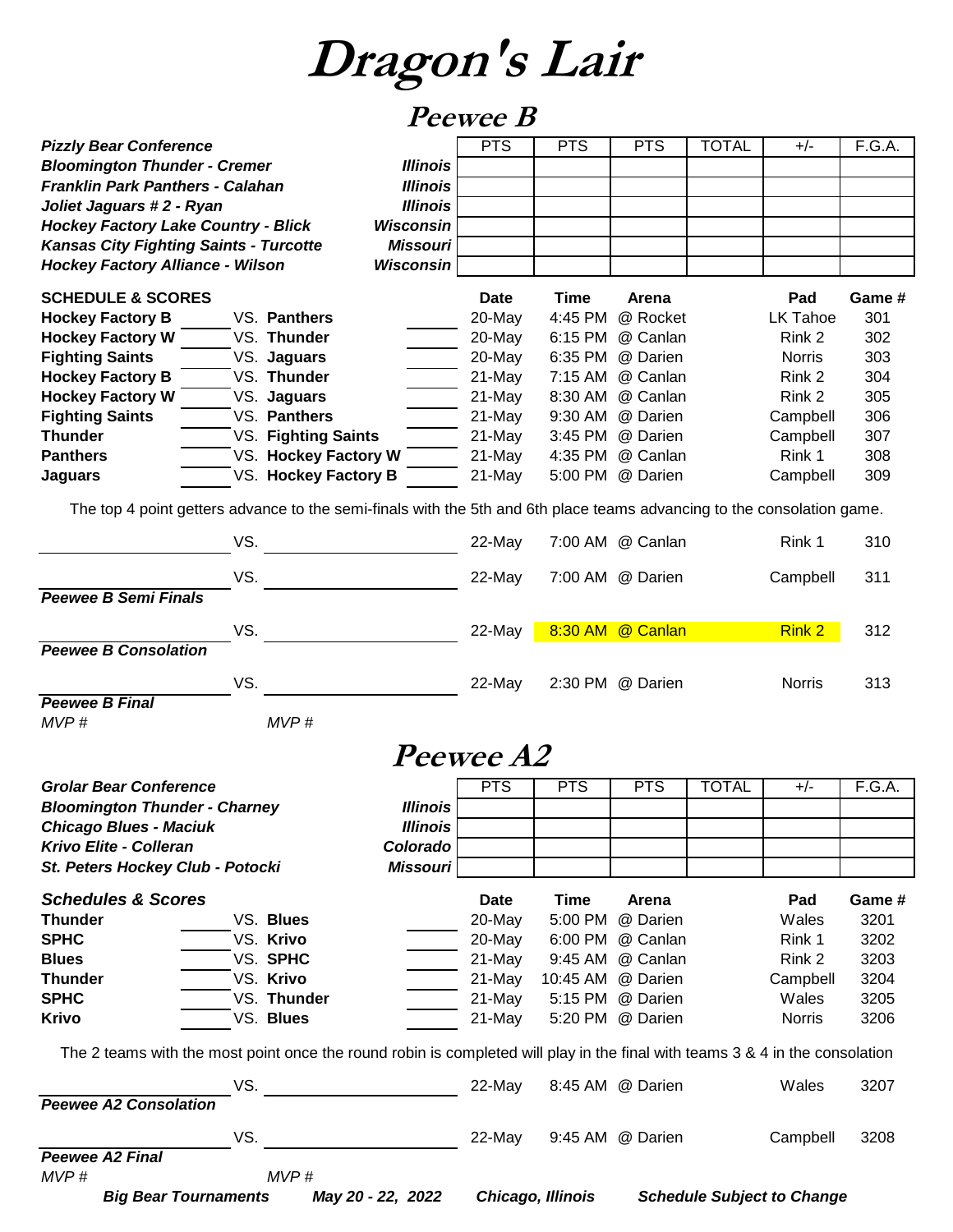**Dragon's Lair**

### **Peewee A**

| <b>Black Bear Conference</b>                                                                                            |                    |                                   | <b>PTS</b>       | <b>PTS</b> | <b>PTS</b>        | <b>TOTAL</b> | $+/-$            | F.G.A. |
|-------------------------------------------------------------------------------------------------------------------------|--------------------|-----------------------------------|------------------|------------|-------------------|--------------|------------------|--------|
| <b>Chicago Blues - Monte</b><br><b>Midwest Blackbirds Selects - Supan</b>                                               |                    | <b>Illinois</b><br><b>Indiana</b> |                  |            |                   |              |                  |        |
| <b>Vipers - Sweeny</b>                                                                                                  |                    | <b>Illinois</b>                   |                  |            |                   |              |                  |        |
| <b>Hockey Factory FDL - McKay</b>                                                                                       |                    | <b>Wisconsin</b>                  |                  |            |                   |              |                  |        |
|                                                                                                                         |                    |                                   |                  |            |                   |              |                  |        |
| <b>Schedules &amp; Scores</b>                                                                                           |                    |                                   | Date             | Time       | Arena             |              | Pad              | Game # |
|                                                                                                                         | VS. Blues          |                                   | 20-May           | 5:45 PM    | @ Canlan          |              | Rink 3           | 3101   |
| <b>Hockey Factory</b>                                                                                                   | VS. BlackBirds     |                                   |                  | 6:15 PM    | @ Darien          |              | Wales            | 3102   |
| <b>Vipers</b><br><b>Blues</b>                                                                                           | <b>BlackBirds</b>  |                                   | 20-May           | 10:00 AM   |                   |              |                  |        |
| VS.                                                                                                                     |                    |                                   | 21-May           |            | @ Canlan          |              | Rink 3           | 3103   |
| <b>Hockey Factory</b>                                                                                                   | VS. Vipers         |                                   | 21-May           | 11:00 AM   | @ Darien          |              | Wales            | 3104   |
| <b>BlackBirds</b>                                                                                                       | VS. Hockey Factory |                                   | 21-May           | 5:00 PM    | @ Rocket          |              | LK Tahoe         | 3105   |
| <b>Vipers</b>                                                                                                           | VS. Blues          |                                   | 21-May           | 5:30 PM    | @ Canlan          |              | Rink 2           | 3106   |
|                                                                                                                         |                    |                                   |                  |            |                   |              |                  |        |
| The 2 teams with the most point once the round robin is over will play in the final with teams 3 & 4 in the consolation |                    |                                   |                  |            |                   |              |                  |        |
|                                                                                                                         |                    |                                   |                  |            |                   |              |                  |        |
| VS.                                                                                                                     |                    |                                   | 22-May           |            | 7:15 AM @ Darien  |              | <b>Norris</b>    | 3107   |
| <b>Peewee A Consolation</b>                                                                                             |                    |                                   |                  |            |                   |              |                  |        |
|                                                                                                                         |                    |                                   |                  |            |                   |              |                  |        |
| VS.                                                                                                                     |                    |                                   | 22-May           |            | 1:00 PM @ Darien  |              | Wales            | 3108   |
| <b>Peewee A Final</b>                                                                                                   |                    |                                   |                  |            |                   |              |                  |        |
| MVP#                                                                                                                    | MVP#               |                                   |                  |            |                   |              |                  |        |
|                                                                                                                         |                    |                                   |                  |            |                   |              |                  |        |
|                                                                                                                         |                    |                                   |                  |            |                   |              |                  |        |
|                                                                                                                         |                    |                                   | <i>Peewee AA</i> |            |                   |              |                  |        |
|                                                                                                                         |                    |                                   |                  |            |                   |              |                  |        |
|                                                                                                                         |                    |                                   |                  |            |                   |              |                  |        |
|                                                                                                                         |                    |                                   |                  |            |                   |              |                  |        |
| <b>Brown Bear Conference</b>                                                                                            |                    |                                   | <b>PTS</b>       | <b>PTS</b> | <b>PTS</b>        | <b>TOTAL</b> | $+/-$            | F.G.A. |
| <b>Chicago Blues - Monte</b>                                                                                            |                    | <b>Illinois</b>                   |                  |            |                   |              |                  |        |
| <b>Midwest Blackbirds - Supan</b>                                                                                       |                    | <b>Indiana</b>                    |                  |            |                   |              |                  |        |
| <b>Pekin Stars - Kirk</b>                                                                                               |                    | <b>Illinois</b>                   |                  |            |                   |              |                  |        |
| <b>Winnetka Warriors - Wichersham</b>                                                                                   |                    | <b>Illinois</b>                   |                  |            |                   |              |                  |        |
| <b>Schedules &amp; Scores</b>                                                                                           |                    |                                   | <b>Date</b>      | Time       | Arena             |              | Pad              | Game # |
| <b>Stars</b>                                                                                                            | VS. BlackBirds     |                                   | 20-May           |            | 7:30 PM @ Darien  |              | Wales            | 3501   |
| <b>Warriors</b>                                                                                                         | VS. Blues          |                                   | 20-May           |            | 7:50 PM @ Darien  |              | Norris           | 3502   |
| <b>Warriors</b>                                                                                                         | VS. Stars          |                                   | 21-May           |            | 11:00 AM @ Canlan |              | Rink 2           | 3503   |
| <b>Blues</b>                                                                                                            | VS. BlackBirds     |                                   | 21-May           |            | 11:15 AM @ Canlan |              | Rink 3           | 3504   |
| <b>Stars</b>                                                                                                            | VS. Blues          |                                   | 21-May           |            | 5:45 PM @ Rocket  |              | <b>LK Placid</b> | 3505   |
| <b>BlackBirds</b>                                                                                                       | VS. Warriors       |                                   | 21-May           |            | 7:00 PM @ Rocket  |              | LK Placid        | 3506   |
|                                                                                                                         |                    |                                   |                  |            |                   |              |                  |        |
| The 2 teams with the most point once the round robin is over will play in the final with teams 3 & 4 in the consolation |                    |                                   |                  |            |                   |              |                  |        |
|                                                                                                                         |                    |                                   |                  |            |                   |              |                  |        |
| VS.                                                                                                                     |                    |                                   | 22-May           |            | 9:30 AM @ Canlan  |              | <b>Rink 1</b>    | 3507   |
| <b>Peewee AA Consolation</b>                                                                                            |                    |                                   |                  |            |                   |              |                  |        |
|                                                                                                                         |                    |                                   |                  |            |                   |              |                  |        |
| VS.                                                                                                                     |                    |                                   | 22-May           |            | 3:45 PM @ Rocket  |              | LK Tahoe         | 3508   |
|                                                                                                                         |                    |                                   |                  |            |                   |              |                  |        |
| <b>Peewee AA Final</b>                                                                                                  |                    |                                   |                  |            |                   |              |                  |        |
| MVP#                                                                                                                    | MVP#               |                                   |                  |            |                   |              |                  |        |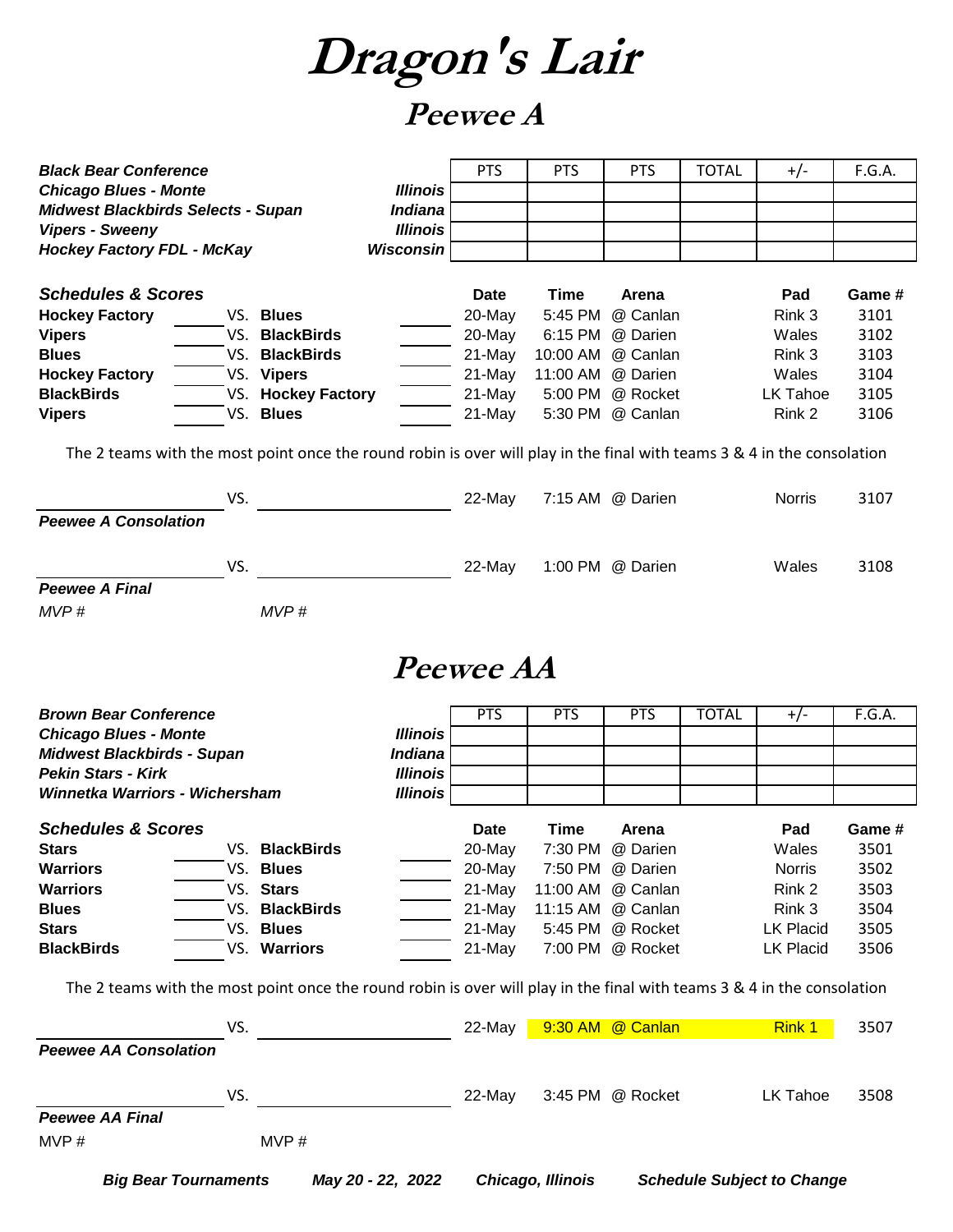

| <b>Blue Bear Conference</b>                                                                                               |               |                 | <b>PTS</b> | <b>PTS</b> | <b>PTS</b>       | <b>PTS</b> | <b>TOTAL</b>  | $+/-$  |
|---------------------------------------------------------------------------------------------------------------------------|---------------|-----------------|------------|------------|------------------|------------|---------------|--------|
| <b>North Shore Warhawks Blue - Brush</b><br><b>CHHC Prospects B - Sullivan</b><br><b>Franklin Park Panthers - Calahan</b> |               | <b>Illinois</b> |            |            |                  |            |               |        |
|                                                                                                                           |               | <b>Illinois</b> |            |            |                  |            |               |        |
|                                                                                                                           |               | <b>Illinois</b> |            |            |                  |            |               |        |
| <b>Schedules &amp; Scores</b>                                                                                             |               |                 | Date       | Time       | <b>Arena</b>     |            | Pad           | Game # |
| <b>Panthers</b>                                                                                                           | VS. Warhawks  |                 | 20-May     | 2:00 PM    | @ Canlan         |            | Rink 3        | 4301   |
| Warhawks                                                                                                                  | VS. Prospects |                 | 20-May     |            | 7:15 PM @ Rocket |            | LK Tahoe      | 4302   |
| <b>Prospects</b>                                                                                                          | VS. Panthers  |                 | 21-May     |            | 8:15 AM @ Darien |            | Campbell      | 4303   |
| <b>Panthers</b>                                                                                                           | VS. Warhawks  |                 | 21-May     | 1:30 PM    | @ Darien         |            | Wales         | 4304   |
| <b>Warhawks</b>                                                                                                           | VS. Prospects |                 | 21-May     | 7:05 PM    | @ Canlan         |            | Rink 1        | 4305   |
| <b>Prospects</b>                                                                                                          | VS. Panthers  |                 | 22-May     |            | 1:00 PM @ Darien |            | <b>Norris</b> | 4306   |

**The Girls 14UA division will play a double round robin with the top 2 point getters becoming the Champion and Finalist**

| <b>Champion</b> | <b>Finalis</b> |
|-----------------|----------------|
| MVP #           | MVP#           |

*Champion Finalist*

#### **Girls 14UAA**

| <b>Spectacled Bear Conference</b><br><b>CHHC Prospects A - Sullivan</b> |     |                                                                                                                        | <b>Illinois</b>  | <b>PTS</b> | <b>PTS</b>        | <b>PTS</b>       | <b>TOTAL</b> | $+/-$                             | F.G.A. |
|-------------------------------------------------------------------------|-----|------------------------------------------------------------------------------------------------------------------------|------------------|------------|-------------------|------------------|--------------|-----------------------------------|--------|
| <b>EDGE - Campbell</b>                                                  |     |                                                                                                                        | <b>Illinois</b>  |            |                   |                  |              |                                   |        |
| <b>North Shore Warhawks Green - Brush</b>                               |     |                                                                                                                        | <b>Illinois</b>  |            |                   |                  |              |                                   |        |
| <b>Playerz Choice - Wagner</b>                                          |     |                                                                                                                        | <b>Wisconsin</b> |            |                   |                  |              |                                   |        |
| St Jude Knights - Bollentino                                            |     |                                                                                                                        | <b>Illinois</b>  |            |                   |                  |              |                                   |        |
| <b>Leafs Hockey Club - Cappas</b>                                       |     |                                                                                                                        | <b>Illinois</b>  |            |                   |                  |              |                                   |        |
| <b>SCHEDULE &amp; SCORES</b>                                            |     |                                                                                                                        |                  | Date       | <b>Time</b>       | Arena            |              | Pad                               | Game # |
| <b>EDGE</b>                                                             |     | VS. Playerz Choice                                                                                                     |                  | 20-May     | 7:00 PM           | @ Rocket         |              | <b>LK Placid</b>                  | 4401   |
| <b>Warhawks</b>                                                         |     | VS. Knights                                                                                                            |                  | 20-May     | 7:15 PM           | @ Darien         |              | Campbell                          | 4402   |
| <b>Prospects</b>                                                        |     | VS. Leafs                                                                                                              |                  | 20-May     | 8:30 PM           | @ Rocket         |              | LK Tahoe                          | 4403   |
| <b>Knights</b>                                                          |     | VS. EDGE                                                                                                               |                  | 21-May     | 11:30 AM          | @ Rocket         |              | LK Placid                         | 4404   |
| Leafs                                                                   |     | VS. Warhawks                                                                                                           |                  | 21-May     | 11:50 AM          | @ Darien         |              | <b>Norris</b>                     | 4405   |
| <b>Playerz Choice</b>                                                   |     | VS. Prospects                                                                                                          |                  | 21-May     | 12:00 PM          | @ Darien         |              | Campbell                          | 4406   |
| <b>Prospects</b>                                                        |     | VS. Knights                                                                                                            |                  | 21-May     | 5:50 PM           | @ Canlan         |              | Rink 1                            | 4407   |
| <b>Warhawks</b>                                                         |     | VS. Playerz Choice                                                                                                     |                  | 21-May     | 6:15 PM           | @ Darien         |              | Campbell                          | 4408   |
| <b>EDGE</b>                                                             |     | VS. Leafs                                                                                                              |                  | 21-May     | 6:15 PM           | @ Rocket         |              | LK Tahoe                          | 4409   |
|                                                                         |     | The top 4 point getters advance to the semi-finals with the 5th and 6th place teams advancing to the consolation game. |                  |            |                   |                  |              |                                   |        |
|                                                                         | VS. |                                                                                                                        |                  | 22-May     |                   | 9:45 AM @ Canlan |              | Rink 3                            | 4410   |
|                                                                         | VS. |                                                                                                                        |                  | 22-May     |                   | 9:45 AM @ Rocket |              | <b>LK Placid</b>                  | 4411   |
| <b>Girls 14UAA Semi Finals</b>                                          |     |                                                                                                                        |                  |            |                   |                  |              |                                   |        |
|                                                                         | VS. |                                                                                                                        |                  | 22-May     |                   | 1:15 PM @ Canlan |              | Rink 1                            | 4412   |
| <b>Girls 14UAA Consolation</b>                                          |     |                                                                                                                        |                  |            |                   |                  |              |                                   |        |
|                                                                         | VS. |                                                                                                                        |                  | 22-May     |                   | 4:00 PM @ Darien |              | Wales                             | 4413   |
| <b>Girls 14UAA Final</b>                                                |     |                                                                                                                        |                  |            |                   |                  |              |                                   |        |
| MVP#                                                                    |     | MVP#                                                                                                                   |                  |            |                   |                  |              |                                   |        |
| <b>Big Bear Tournaments</b>                                             |     | May 20 - 22, 2022                                                                                                      |                  |            | Chicago, Illinois |                  |              | <b>Schedule Subject to Change</b> |        |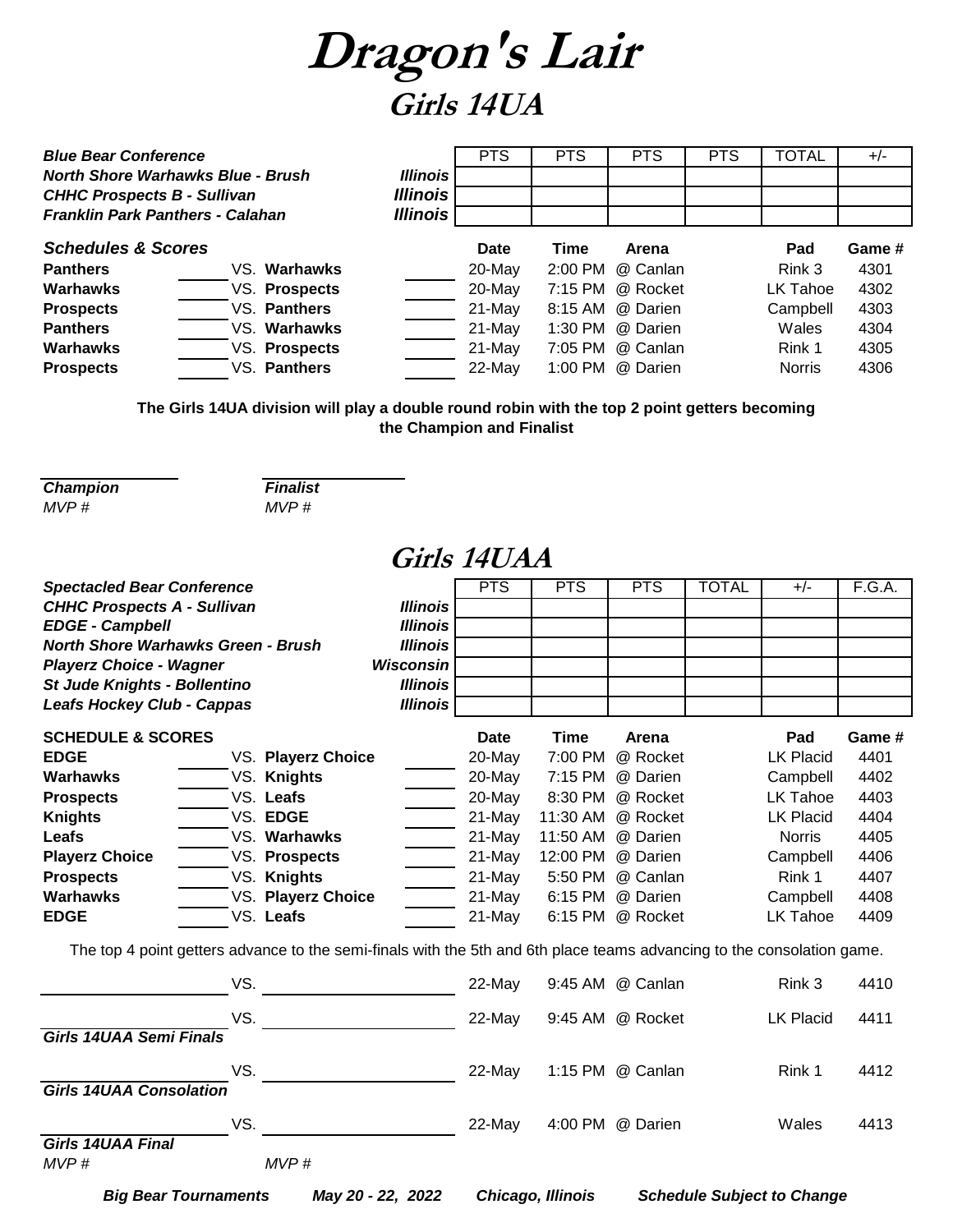**Dragon's Lair**

### **Bantam B**

| <b>Sloth Bear Conference</b>                                                                                            |                 | <b>PTS</b>       | <b>PTS</b>               | <b>PTS</b>        | <b>TOTAL</b> | $+/-$         | F.G.A. |
|-------------------------------------------------------------------------------------------------------------------------|-----------------|------------------|--------------------------|-------------------|--------------|---------------|--------|
| Joliet Jaguars #2 - Tiffany                                                                                             | <b>Illinois</b> |                  |                          |                   |              |               |        |
| <b>CHHC Prospects - Trout</b>                                                                                           | <b>Illinois</b> |                  |                          |                   |              |               |        |
| <b>Franklin Park Panthers - Calahan</b>                                                                                 | <b>Illinois</b> |                  |                          |                   |              |               |        |
| Krivo Elite - Krivokrasov                                                                                               | Colorado        |                  |                          |                   |              |               |        |
|                                                                                                                         |                 |                  |                          |                   |              |               |        |
| <b>Schedules &amp; Scores</b>                                                                                           |                 | <b>Date</b>      | <b>Time</b>              | Arena             |              | Pad           | Game # |
| VS. Panthers<br><b>Prospects</b>                                                                                        |                 | 20-May           | 6:00 PM                  | @ Rocket          |              | LK Tahoe      | 401    |
| <b>Krivo Elite</b><br><b>Jaguars</b><br>VS.                                                                             |                 | 20-May           | 7:15 PM                  | @ Canlan          |              | Rink 1        | 402    |
| VS. Prospects<br><b>Jaguars</b>                                                                                         |                 | 21-May           | 12:00 PM                 | @ Rocket          |              | LK Tahoe      | 403    |
| VS. Panthers<br><b>Krivo Elite</b>                                                                                      |                 | 21-May           | 12:15 PM                 | @ Darien          |              | Wales         | 404    |
| <b>Panthers</b><br>VS. Jaguars                                                                                          |                 | 21-May           | 6:30 PM                  | @ Darien          |              | Wales         | 405    |
| VS. Krivo Elite<br><b>Prospects</b>                                                                                     |                 | 21-May           | 6:45 PM                  | @ Canlan          |              | Rink 2        | 406    |
| The 2 teams with the most point once the round robin is over will play in the final with teams 3 & 4 in the consolation |                 |                  |                          |                   |              |               |        |
|                                                                                                                         |                 |                  |                          |                   |              |               |        |
| VS.                                                                                                                     |                 | 22-May           |                          | 10:45 AM @ Canlan |              | Rink 1        | 407    |
| <b>Bantam B Consolation</b>                                                                                             |                 |                  |                          |                   |              |               |        |
|                                                                                                                         |                 |                  |                          |                   |              |               |        |
|                                                                                                                         |                 |                  |                          |                   |              |               |        |
| VS.                                                                                                                     |                 | 22-May           |                          | 4:00 PM @ Darien  |              | <b>Norris</b> | 408    |
| <b>Bantam B Final</b>                                                                                                   |                 |                  |                          |                   |              |               |        |
| MVP#<br>MVP#                                                                                                            |                 |                  |                          |                   |              |               |        |
|                                                                                                                         |                 |                  |                          |                   |              |               |        |
|                                                                                                                         |                 | <i>Bantam AA</i> |                          |                   |              |               |        |
|                                                                                                                         |                 |                  |                          |                   |              |               |        |
|                                                                                                                         |                 |                  |                          |                   |              |               |        |
| <b>Glacier Bear Conference</b>                                                                                          |                 | <b>PTS</b>       | <b>PTS</b>               | <b>PTS</b>        | <b>TOTAL</b> | $+/-$         | F.G.A. |
| Vipers - Kinsman                                                                                                        | <b>Illinois</b> |                  |                          |                   |              |               |        |
| <b>Bloomington Thunder - Nagel</b>                                                                                      | <b>Illinois</b> |                  |                          |                   |              |               |        |
| <b>Flames Hockey Club - DeMaria</b>                                                                                     | <b>Illinois</b> |                  |                          |                   |              |               |        |
| <b>Pekin Dragons - Horchem</b>                                                                                          | <b>Illinois</b> |                  |                          |                   |              |               |        |
|                                                                                                                         |                 |                  |                          |                   |              |               |        |
| <b>Schedules &amp; Scores</b>                                                                                           |                 | <b>Date</b>      | <b>Time</b>              | Arena             |              | Pad           | Game # |
| <b>Flames HC</b><br>VS.<br><b>Dragons</b>                                                                               |                 | 20-May           | 7:00 PM                  | @ Canlan          |              | Rink 3        | 4501   |
| VS. Vipers<br><b>Thunder</b>                                                                                            |                 | 20-May           |                          | 7:30 PM @ Canlan  |              | Rink 2        | 4502   |
| VS. Dragons<br><b>Vipers</b>                                                                                            |                 | 21-May           | 12:45 PM                 | @ Rocket          |              | LK Placid     | 4503   |
| VS. Flames HC<br><b>Thunder</b>                                                                                         |                 | 21-May           |                          | 2:05 PM @ Canlan  |              | Rink 1        | 4504   |
| VS. Thunder<br><b>Dragons</b>                                                                                           |                 | 21-May           |                          | 7:30 PM @ Rocket  |              | LK Tahoe      | 4505   |
| <b>Flames HC</b><br>VS. Vipers                                                                                          |                 | 21-May           |                          | 9:00 PM @ Darien  |              | Wales         | 4506   |
|                                                                                                                         |                 |                  |                          |                   |              |               |        |
| The 2 teams with the most point once the round robin is over will play in the final with teams 3 & 4 in the consolation |                 |                  |                          |                   |              |               |        |
| VS.                                                                                                                     |                 |                  | 22-May 12:00 PM @ Canlan |                   |              | Rink 1        | 4507   |
| <b>Bantam AA Consolation</b>                                                                                            |                 |                  |                          |                   |              |               |        |
|                                                                                                                         |                 |                  |                          |                   |              |               |        |
| VS.                                                                                                                     |                 | 22-May           |                          | 1:00 PM @ Rocket  |              | LK Placid     | 4508   |
| <b>Bantam AA Final</b>                                                                                                  |                 |                  |                          |                   |              |               |        |
|                                                                                                                         |                 |                  |                          |                   |              |               |        |
| MVP#<br>MVP#                                                                                                            |                 |                  |                          |                   |              |               |        |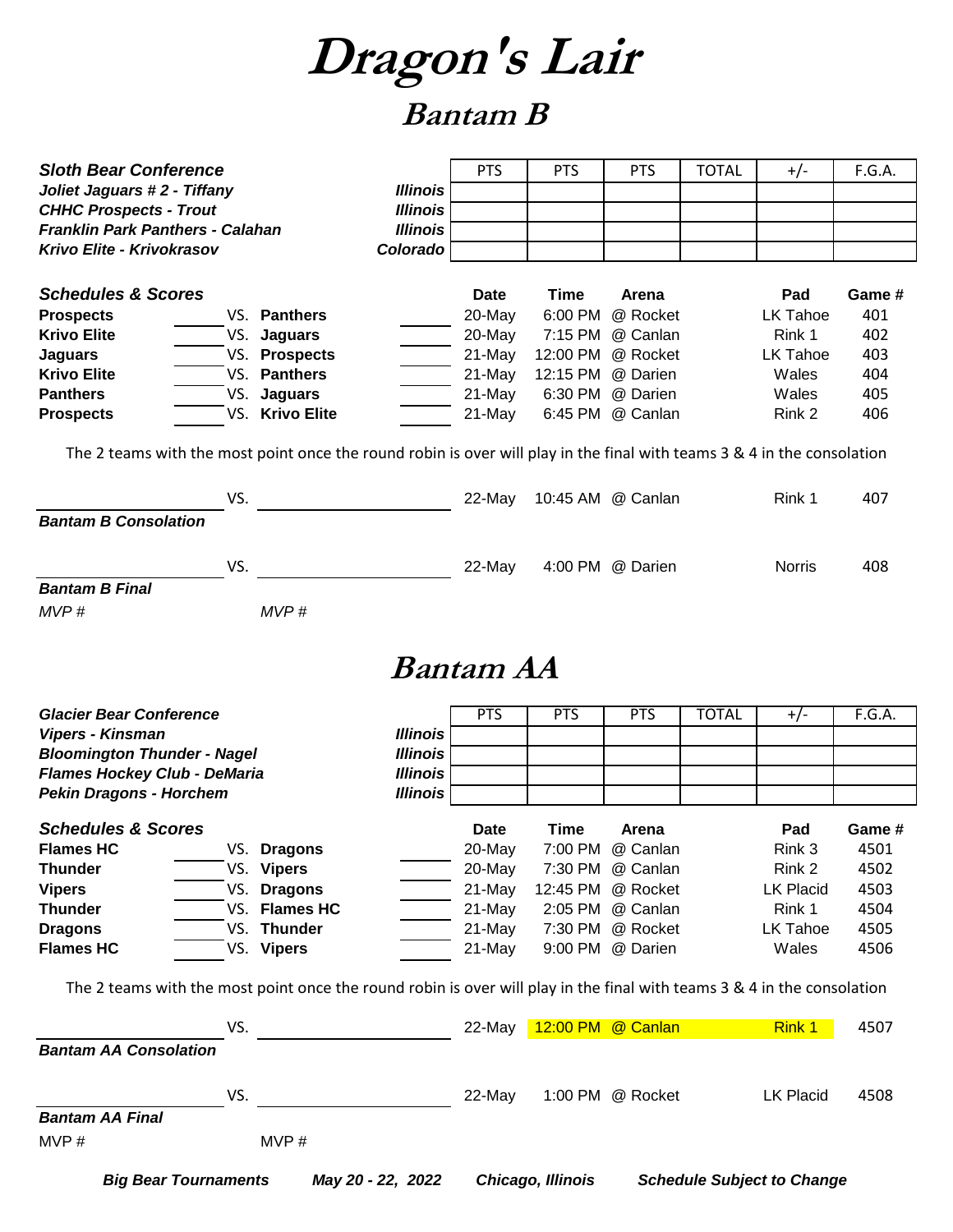#### **Girls 16U AA**

|                                                                                                                              |                   |                 | UIIIJ IUU ILI |            |                   |              |                  |        |
|------------------------------------------------------------------------------------------------------------------------------|-------------------|-----------------|---------------|------------|-------------------|--------------|------------------|--------|
| <b>Kermode Bear Conference</b>                                                                                               |                   |                 | <b>PTS</b>    | <b>PTS</b> | <b>PTS</b>        | <b>TOTAL</b> | $+/-$            | F.G.A. |
| <b>CHHC Prospects - Deacetis</b>                                                                                             |                   | <b>Illinois</b> |               |            |                   |              |                  |        |
| <b>EDGE - Campbell</b>                                                                                                       |                   | <b>Illinois</b> |               |            |                   |              |                  |        |
| <b>North Shore Warhawks - Doti</b>                                                                                           |                   | <b>Illinois</b> |               |            |                   |              |                  |        |
| Wilmette Jr. Trevians - Wisniewski                                                                                           |                   | <b>Illinois</b> |               |            |                   |              |                  |        |
|                                                                                                                              |                   |                 |               |            |                   |              |                  |        |
| <b>Schedules &amp; Scores</b>                                                                                                |                   |                 | Date          | Time       | Arena             |              | Pad              | Game # |
| <b>Warhawks</b>                                                                                                              | VS. Jr. Trevians  |                 | 20-May        | 2:15 PM    | @ Darien          |              | Campbell         | 6301   |
| Jr. Trevians                                                                                                                 | VS. EDGE          |                 | 20-May        | 8:15 PM    | @ Rocket          |              | <b>LK Placid</b> | 6302   |
| <b>Prospects</b>                                                                                                             | VS. Warhawks      |                 | 20-May        | 8:30 PM    | @ Darien          |              | Campbell         | 6303   |
| <b>EDGE</b>                                                                                                                  | VS. Warhawks      |                 | 21-May        | 2:00 PM    | @ Rocket          |              | <b>LK Placid</b> | 6304   |
| Jr. Trevians                                                                                                                 | VS. Prospects     |                 | 21-May        | 2:30 PM    | @ Darien          |              | Campbell         | 6305   |
| <b>Prospects</b>                                                                                                             | VS. EDGE          |                 | 21-May        | 9:05 PM    | @ Darien          |              | <b>Norris</b>    | 6306   |
| The 2 teams with the most point once the round robin is completed will play in the final with teams 3 & 4 in the consolation |                   |                 |               |            |                   |              |                  |        |
|                                                                                                                              |                   |                 |               |            |                   |              |                  |        |
|                                                                                                                              | VS.               |                 | 22-May        |            | 11:00 AM @ Canlan |              | <b>Rink 2</b>    | 6307   |
| <b>Girls 16U AA Consolation</b>                                                                                              |                   |                 |               |            |                   |              |                  |        |
|                                                                                                                              |                   |                 |               |            |                   |              |                  |        |
| Girls 16U AA Final                                                                                                           | VS.               |                 | 22-May        |            | 2:30 PM @ Darien  |              | Wales            | 6308   |
| MVP#                                                                                                                         | MVP#              |                 |               |            |                   |              |                  |        |
|                                                                                                                              |                   |                 |               |            |                   |              |                  |        |
|                                                                                                                              |                   | Girls 19U AA    |               |            |                   |              |                  |        |
|                                                                                                                              |                   |                 |               |            |                   |              |                  |        |
| <b>Sun Bear Conference</b>                                                                                                   |                   |                 | PTS           | <b>PTS</b> | <b>PTS</b>        | <b>TOTAL</b> | $+/-$            | F.G.A. |
| <b>CHHC Prospects - Deacetis</b>                                                                                             |                   | <b>Illinois</b> |               |            |                   |              |                  |        |
| Chicago Elite - Markowski                                                                                                    |                   | <b>Illinois</b> |               |            |                   |              |                  |        |
| <b>EDGE - Clare</b>                                                                                                          |                   | <b>Illinois</b> |               |            |                   |              |                  |        |
| <b>Franklin Park Panthers - Nelson</b>                                                                                       |                   | <b>Illinois</b> |               |            |                   |              |                  |        |
| <b>Glenview Stars - Foran</b>                                                                                                |                   | <b>Illinois</b> |               |            |                   |              |                  |        |
| <b>St Jude Knights - Raymond</b>                                                                                             |                   | <b>Illinois</b> |               |            |                   |              |                  |        |
| <b>SCHEDULE &amp; SCORES</b>                                                                                                 |                   |                 | Date          | Time       | Arena             |              | Pad              | Game # |
| <b>EDGE</b>                                                                                                                  | VS. Panthers      |                 | 20-May        | 9:30 PM    | @ Rocket          |              | <b>LK Placid</b> | 6601   |
| <b>Chicago Elite</b>                                                                                                         | VS. Knights       |                 | 20-May        | 9:45 PM    | @ Rocket          |              | <b>LK Tahoe</b>  | 6602   |
| <b>Prospects</b>                                                                                                             | VS. Stars         |                 | 20-May        | 9:45 PM    | @ Darien          |              | Campbell         | 6603   |
| <b>Knights</b>                                                                                                               | VS. EDGE          |                 | 21-May        |            | 12:50 PM @ Canlan |              | Rink 1           | 6604   |
| <b>Panthers</b>                                                                                                              | VS. Prospects     |                 | 21-May        |            | 1:15 PM @ Darien  |              | Campbell         | 6605   |
| <b>Stars</b>                                                                                                                 | VS. Chicago Elite |                 | 21-May        |            | 1:15 PM @ Rocket  |              | LK Tahoe         | 6606   |
| <b>EDGE</b>                                                                                                                  | VS. Stars         |                 | 21-May        |            | 6:35 PM @ Darien  |              | <b>Norris</b>    | 6607   |
| <b>Chicago Elite</b>                                                                                                         | VS. Panthers      |                 | 21-May        |            | 7:45 PM @ Darien  |              | Wales            | 6608   |
| <b>Prospects</b>                                                                                                             | VS. Knights       |                 | 21-May        |            | 7:50 PM @ Darien  |              | <b>Norris</b>    | 6609   |
|                                                                                                                              |                   |                 |               |            |                   |              |                  |        |
| The top 4 point getters advance to the semi-finals with the 5th and 6th place teams advancing to the consolation game.       |                   |                 |               |            |                   |              |                  |        |
|                                                                                                                              |                   |                 |               |            | 9:45 AM @ Canlan  |              |                  |        |
|                                                                                                                              | VS.               |                 | 22-May        |            |                   |              | Rink 2           | 6610   |
|                                                                                                                              | VS.               |                 | 22-May        |            | 10:00 AM @ Rocket |              | <b>LK Tahoe</b>  | 6611   |
| Girls 19U AA Semi Finals                                                                                                     |                   |                 |               |            |                   |              |                  |        |
|                                                                                                                              |                   |                 |               |            |                   |              |                  |        |
|                                                                                                                              | VS.               |                 | 22-May        |            | 12:15 PM @ Canlan |              | Rink 2           | 6612   |
| <b>Girls 19U AA Consolation</b>                                                                                              |                   |                 |               |            |                   |              |                  |        |
|                                                                                                                              |                   |                 |               |            |                   |              |                  |        |
|                                                                                                                              | VS.               |                 | 22-May        |            | 5:30 PM @ Darien  |              | Wales            | 6613   |
| Girls 19U AA Final                                                                                                           |                   |                 |               |            |                   |              |                  |        |
| MVP#                                                                                                                         | MVP#              |                 |               |            |                   |              |                  |        |

*Big Bear Tournaments May 20 - 22, 2022 Chicago, Illinois Schedule Subject to Change*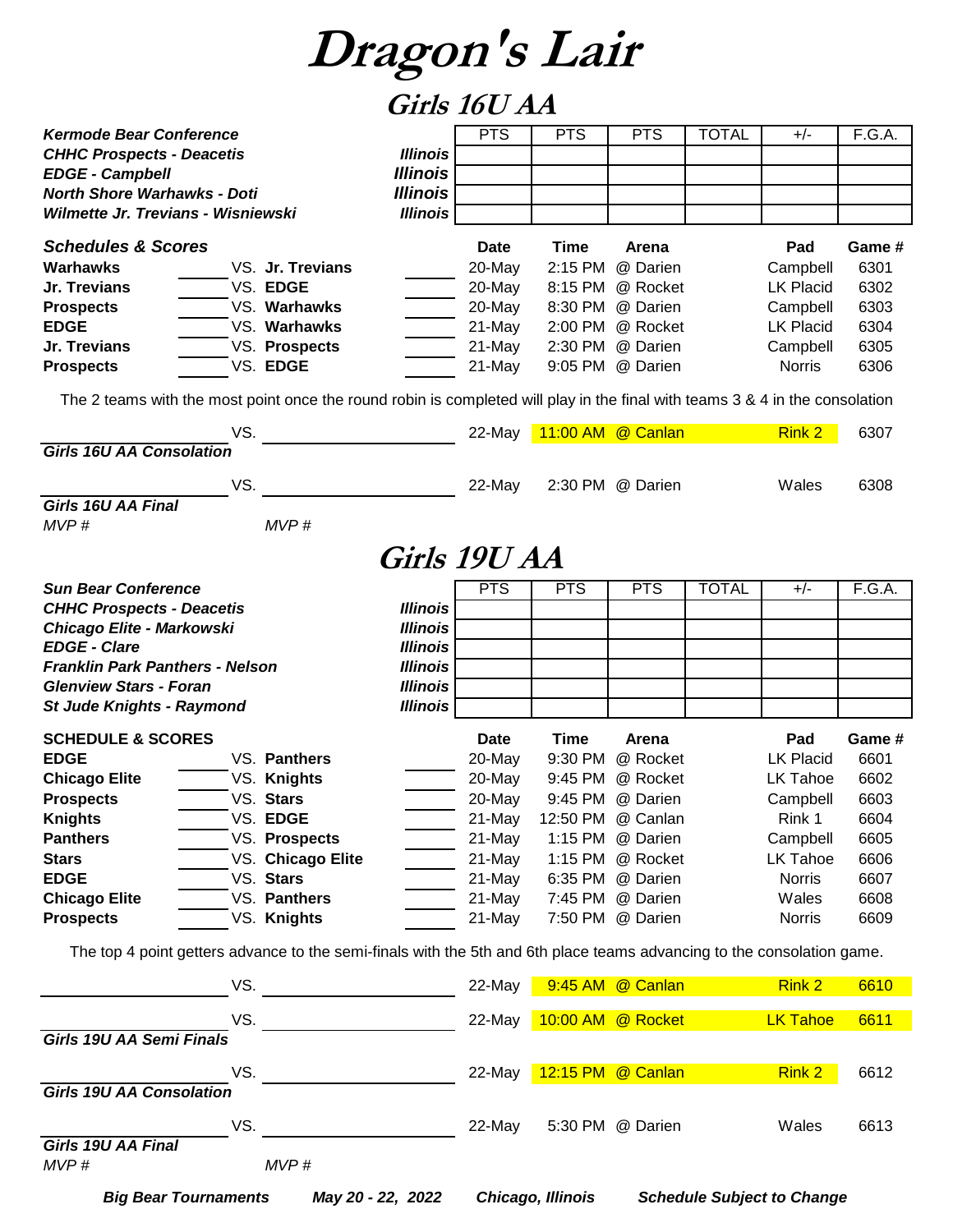### **Midget U16A / HSJV**

| <b>Kodiak Conference</b>            |                                               |                 | <b>PTS</b>  | <b>PTS</b>  | <b>PTS</b> | <b>TOTAL</b> | $+/-$            | F.G.A. |
|-------------------------------------|-----------------------------------------------|-----------------|-------------|-------------|------------|--------------|------------------|--------|
| <b>Chicago Blues - Monte</b>        |                                               | <b>Illinois</b> |             |             |            |              |                  |        |
|                                     | <b>Chicago Romans Hockey Club - Roche</b>     | <b>Illinois</b> |             |             |            |              |                  |        |
| Krivo Elite - Bozeman               |                                               | Colorado        |             |             |            |              |                  |        |
| LincolnWay - Montagano              |                                               | <b>Illinois</b> |             |             |            |              |                  |        |
|                                     |                                               |                 |             |             |            |              |                  |        |
| <b>Atlas Bear Conference</b>        |                                               |                 | <b>PTS</b>  | <b>PTS</b>  | <b>PTS</b> | <b>TOTAL</b> | $+/-$            | F.G.A. |
| <b>Vipers - Mock</b>                |                                               | <b>Illinois</b> |             |             |            |              |                  |        |
| <b>Northwest Selects - Stumm</b>    |                                               | <b>Ohio</b>     |             |             |            |              |                  |        |
|                                     | <b>Kansas City Fighting Saints - Turcotte</b> | <b>Missouri</b> |             |             |            |              |                  |        |
| <b>Bloomington Thunder - Maines</b> |                                               | <b>Illinois</b> |             |             |            |              |                  |        |
|                                     |                                               |                 |             |             |            |              |                  |        |
| <b>Schedules &amp; Scores</b>       |                                               |                 | <b>Date</b> | <b>Time</b> | Arena      |              | Pad              | Game # |
| <b>Vipers</b>                       | VS. Thunder                                   |                 | 20-May      | 1:45 PM     | @ Canlan   |              | Rink 1           | 5101   |
| <b>Blues</b>                        | VS. Romans HC                                 |                 | 20-May      | 2:00 PM     | @ Canlan   |              | Rink 2           | 5102   |
| <b>Krivo</b>                        | VS. Blues                                     |                 | 20-May      | 8:15 PM     | @ Canlan   |              | Rink 3           | 5103   |
| <b>Selects</b>                      | VS. Vipers                                    |                 | 20-May      | 8:30 PM     | @ Canlan   |              | Rink 1           | 5104   |
| <b>Thunder</b>                      | VS. Fighting Saints                           |                 | 20-May      | 8:45 PM     | @ Darien   |              | Wales            | 5105   |
| <b>Romans HC</b>                    | VS. LincolnWay                                |                 | 20-May      | 8:45 PM     | @ Canlan   |              | Rink 2           | 5106   |
| <b>Krivo</b>                        | VS. LincolnWay                                |                 | 21-May      | 12:15 PM    | @ Canlan   |              | Rink 2           | 5107   |
| <b>Selects</b>                      | VS. Fighting Saints                           |                 | 21-May      | 1:05 PM     | @ Darien   |              | <b>Norris</b>    | 5108   |
| <b>Romans HC</b>                    | VS. Krivo                                     |                 | 21-May      | 7:30 PM     | @ Darien   |              | Campbell         | 5109   |
| <b>Fighting Saints</b>              | VS. Vipers                                    |                 | 21-May      | 8:15 PM     | @ Rocket   |              | <b>LK Placid</b> | 5110   |
| LincolnWay                          | VS. Blues                                     |                 | 21-May      | 8:20 PM     | @ Canlan   |              | Rink 1           | 5111   |
| <b>Thunder</b>                      | VS. Selects                                   |                 | 21-May      | 8:45 PM     | @ Rocket   |              | LK Tahoe         | 5112   |

The top 2 teams in each conference will advance to the semi-finals with the winners of those games advancing to the final. The bottom 2 teams in each conference will advance to the consolation games.

|                                        | VS.         |                   | 22-May   | 10:00 AM @ Darien |                   | Wales                             | 5113 |
|----------------------------------------|-------------|-------------------|----------|-------------------|-------------------|-----------------------------------|------|
| Midget U16A / HSJV Semi Finals         | VS.         |                   | 22-May   |                   | 10:00 AM @ Darien | <b>Norris</b>                     | 5114 |
|                                        | VS.         |                   | $22-Mav$ | 11:30 AM @ Darien |                   | Wales                             | 5115 |
| <b>Midget U16A / HSJV Consolations</b> | VS.         |                   | 22-May   | 12:45 PM          | @ Rocket          | <b>LK Tahoe</b>                   | 5116 |
| Midget U16A / HSJV Final<br>MVP#       | VS.<br>MVP# |                   | 22-May   |                   | 3:45 PM @ Darien  | Campbell                          | 5117 |
| <b>Big Bear Tournaments</b>            |             | May 20 - 22, 2022 |          | Chicago, Illinois |                   | <b>Schedule Subject to Change</b> |      |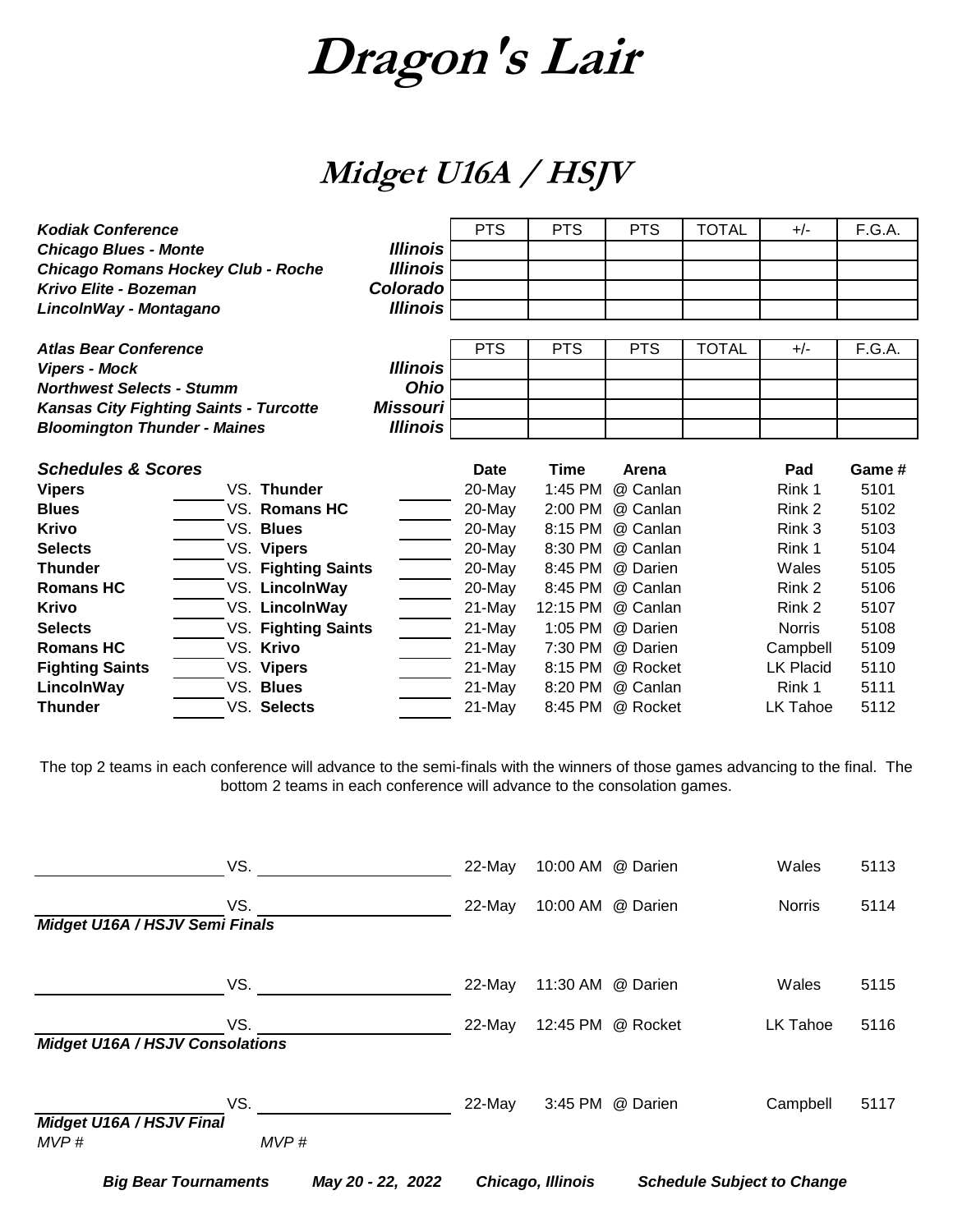### **Midget U18A / HSV**

| <b>Grizzly Bear Conference</b>          |                        |                        | <b>PTS</b> | <b>PTS</b> | <b>PTS</b> | <b>TOTAL</b> | $+/-$         | F.G.A. |
|-----------------------------------------|------------------------|------------------------|------------|------------|------------|--------------|---------------|--------|
| <b>Spartans Hockey Club - McAuliffe</b> |                        | <b>Illinois</b>        |            |            |            |              |               |        |
| Joliet Jaguars - Spreeman               |                        | <b>Illinois</b>        |            |            |            |              |               |        |
| <b>Crown Point Bulldogs - Philbin</b>   |                        | <b>Illinois</b>        |            |            |            |              |               |        |
| <b>Bishop Noll Warriors - Sobilo</b>    |                        | <i><b>Illinois</b></i> |            |            |            |              |               |        |
| Kankakee Irish - Maziarka               |                        | <b>Illinois</b>        |            |            |            |              |               |        |
| <b>Wolf Pack Prime - Sullivan</b>       |                        | <b>Illinois</b>        |            |            |            |              |               |        |
| <b>SCHEDULE &amp; SCORES</b>            |                        |                        | Date       | Time       | Arena      |              | Pad           | Game # |
| <b>Wolf Pack</b>                        | <b>VS. Spartans HC</b> |                        | 20-May     | 2:00 PM    | @ Darien   |              | Wales         | 5401   |
| <b>Jaguars</b>                          | VS. Warriors           |                        | 20-May     | 3:15 PM    | @ Canlan   |              | Rink 1        | 5402   |
| <b>Bulldogs</b>                         | VS. Wolf Pack          |                        | 20-May     | 9:05 PM    | @ Darien   |              | <b>Norris</b> | 5403   |
| <b>Spartans HC</b>                      | VS. Warriors           |                        | 20-May     | 10:00 PM   | @ Canlan   |              | Rink 1        | 5404   |
| <b>Jaguars</b>                          | VS. Irish              |                        | 20-May     | 10:15 PM   | @ Canlan   |              | Rink 2        | 5405   |
| <b>Bulldogs</b>                         | VS. Irish              |                        | 21-May     | 1:45 PM    | @ Canlan   |              | Rink 2        | 5406   |
| <b>Wolf Pack</b>                        | VS. Jaguars            |                        | 21-May     | 8:00 PM    | @ Canlan   |              | Rink 2        | 5407   |
| <b>Warriors</b>                         | VS. Bulldogs           |                        | 21-May     | 9:45 PM    | @ Rocket   |              | LK Placid     | 5408   |
| Irish                                   | VS. Spartans HC        |                        | 21-May     | 9:50 PM    | @ Canlan   |              | Rink 1        | 5409   |

The top 4 point getters advance to the semi-finals with the 5th and 6th place teams advancing to the consolation game.

| May 20 - 22, 2022<br><b>Big Bear Tournaments</b> |      |  | Chicago, Illinois |  | <b>Schedule Subject to Change</b> |          |      |
|--------------------------------------------------|------|--|-------------------|--|-----------------------------------|----------|------|
| MVP#                                             | MVP# |  |                   |  |                                   |          |      |
| Midget U18A / HSV Final                          |      |  |                   |  |                                   |          |      |
|                                                  | VS.  |  | $22$ -May         |  | 5:15 PM @ Darien                  | Campbell | 5413 |
| <b>Midget U18A / HSV Consolation</b>             | VS.  |  | $22$ -May         |  | 12:30 PM @ Canlan                 | Rink 3   | 5412 |
| Midget U18A / HSV Semi Finals                    | VS.  |  | $22$ -May         |  | 11:15 AM @ Rocket                 | LK Tahoe | 5411 |
|                                                  | VS.  |  | 22-May            |  | 11:00 AM @ Canlan                 | Rink 3   | 5410 |